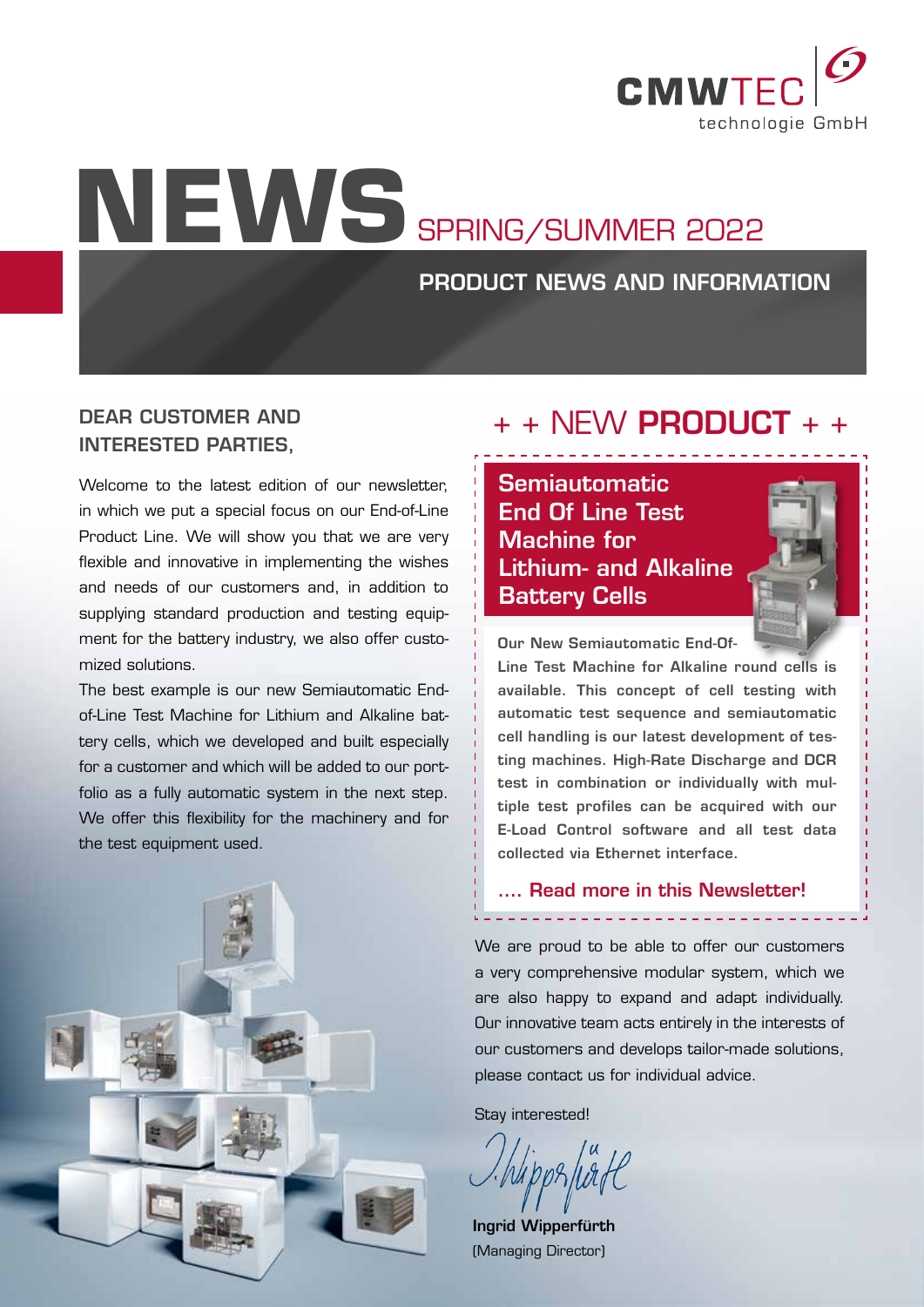## END-OF-LINE PRODUCT RANGE AT A GLANCE



The product line of our End-Of-Line [EOL] tester is further extended by another application possibility for your production.

In addition to the already existing individual and combination options, there is now also the possibility to get this load and the associated control software as a standalone device. This means that it is now possible to retrofit this unique technology to other manufacturers' of HRD test machines.

Only the interface to the PLC of the third-party manufacturer to our software must be configured.

## RETROFIT YOUR EXISTING HRD TEST MACHINE WITH OUR NEW E–LOAD SOLUTION

You are not happy with the space requirements of the bulky E-Load in your Finishing Line? Simply ask for an upgrade of your line to our solution using modular E-Load modules installed above the reject table and a new panel installed for the High Current E-Load software with the new features.

#### Example HRD with 3000A E-Load

Existing Before Retrofit Test Machine and E-Load

l



#### New after Retrofit Test Machine with CMWTEC E-Load

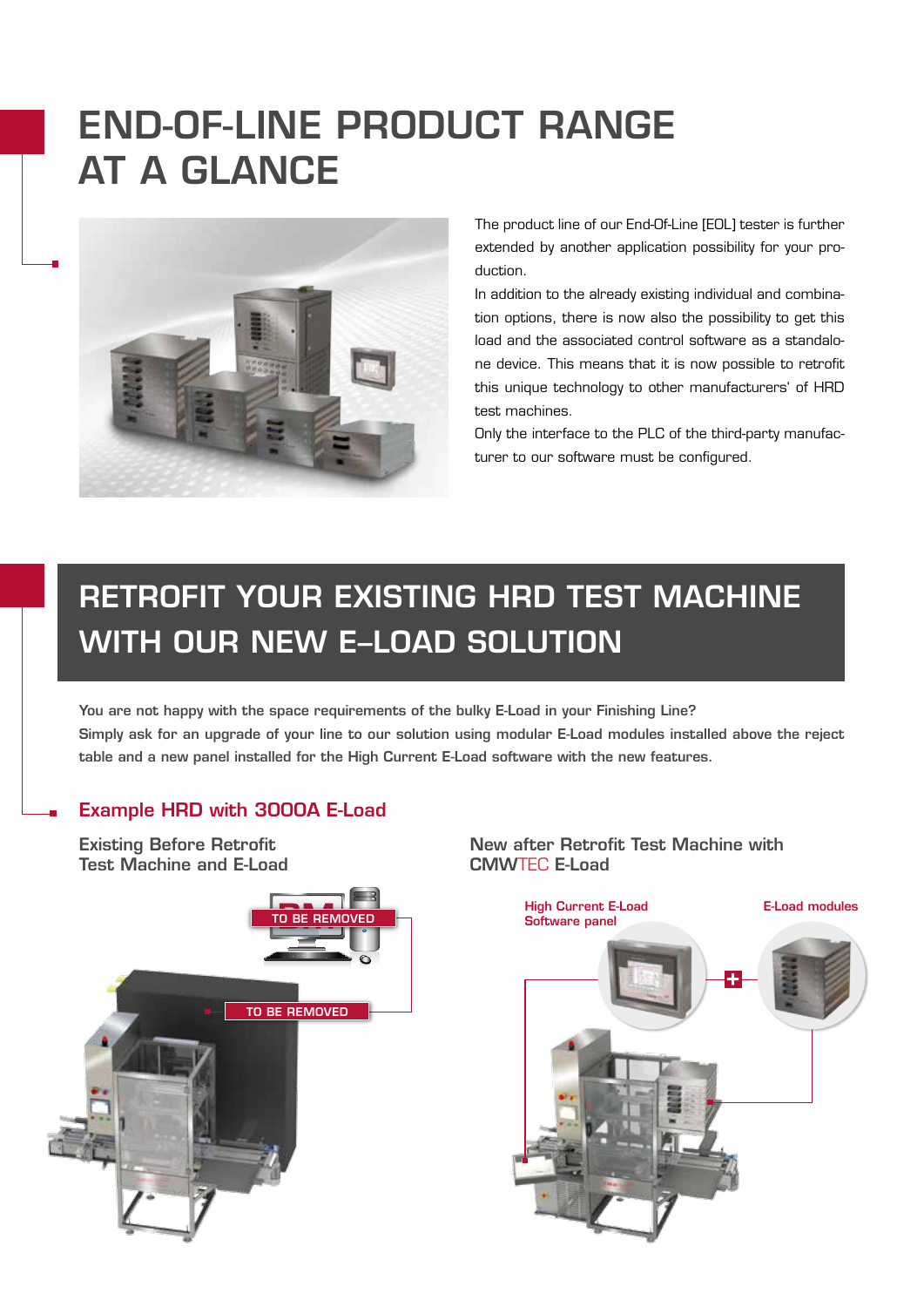# CMWTEC END-OF LINE – QUALITY TEST MACHINES

Transfer quality tests from the lab to your production. This is possible with the QTS High Current Process Controller Software and the CMWTEC High Current E-Load modules. You can configure the test parameters as you wish and combine different quality tests without the need for additional test machines. Everything in one test station and without battery transport to several stations

- **Universal software capture of various** testing applications
- **Combination options between test profiles** and test instruments
- **User-friendly test routine configurable**
- Built in polarity switch normal/reverse, unifies the battery feeding
- **Intelligent power modules each module** regulates the current itself
- $\Box$  Space saving design without bulky electronic e-load cabinet
- Fail safe operation to eliminate production downtime
- Free access to relevant components maintenance friendly
- Water cooled and well-sealed suited to operate in heavy duty environment

# END-OF LINE TEST LEAD ACID BATTERIES

## YOUR BENEFIT FOR YOUR PRODUCTION

- Quality Test on its highest level
- with integrated E-Load modular system
- **Scalable power modules**
- Data recording with transfer to Higher level SCADA system